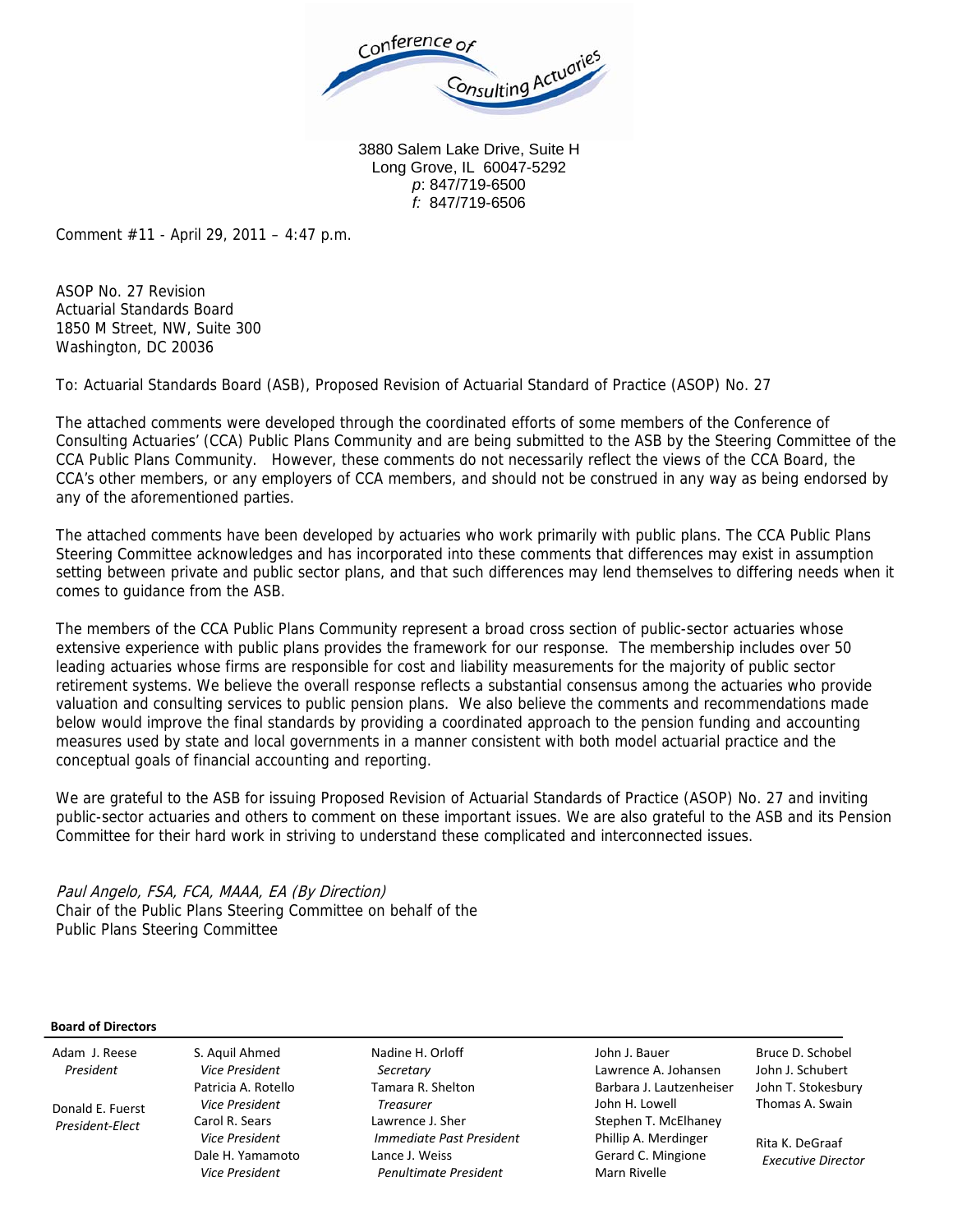# **Steering Committee of the Conference of Consulting Actuaries Public Plans Community 1**

## **Response to Response to ASOP 27 Exposure Draft April 29, 2011**

We are writing on behalf of the Public Plans Steering Committee of the Conference of Consulting Actuaries to respond to the Actuarial Standards Board's request for comments on the recent exposure draft for ASOP No. 27, Selection of Economic Assumptions for Measuring Pension Obligations. These comments have been developed by actuaries who work primarily with public plans. The CCA Public Plans Steering Committee acknowledges and has incorporated into these comments that differences may exist in assumption setting between private and public sector plans, and that such differences may lend themselves to differing needs when it comes to guidance from the ASB.

We would like to begin by congratulating the Actuarial Standards Board ("ASB") and its Pension Committee ("ASB-PC") for their balanced approach to these issues. We are pleased that the ASB-PC continues to support using the anticipated investment return as the basis for a discount rate for determining a plan's funding status and requirements. We are also pleased with the ASB-PC's treatment of arithmetic and geometric returns and the discussion regarding how these measures relate to the concept of reasonableness. The remainder of our response addresses the questions posed on page x of the exposure draft, and also discusses several other items we believe are important.

Q1. Is the language in section 3.1 of ASOP No. 27, indicating that assumptions can be based either on the actuary's estimate of future experience or on the actuary's observations of the estimates inherent in financial market data clear? Do you agree that either approach produces a reasonable assumption? If not, what change do you suggest?

The practice of setting assumptions on "estimates inherent in financial market data" applies narrowly to measures of discount rates based on bond yields or estimates of inflation based on TIPS and other inflation adjusted securities. While these are important economic assumptions, they are special cases of the more general category of economic assumptions used to measure pension obligations. Consequently, we suggest that this type of assumption setting should be referenced in the sections of the ASOP that relate specifically to discount rates and inflation assumptions, rather than in the Overview section 3.1. Placing it in section 3.1 may suggest the distinction applies more broadly to other economic assumptions and consequently give it more weight than is appropriate. At a minimum, if this reference is retained in section 3.1 then it should make clear that only certain economic assumptions can be based on market observations, and cite these two examples.

Q2: Section 3 clarifies that there is no explicit link between the investment return assumption and discount rate. Does this create challenges for any existing actuarial processes? If so, please provide a description of the actuarial practice and how the new standard creates a problem. Is removing the material in section 3.6.2 of the current standard, which addresses the building-block method and the cash flow matching method, appropriate? Are the examples in section 3.7 of ASOP No. 27 sufficient to communicate the various purposes for which actuaries may need to choose a discount rate?

With regard to eliminating the link between the investment return assumption and the discount rate, we believe that for any payment stream associated with accumulated assets, the most clearly understood and well-defined discount rate is the anticipated investment return on those assets. For that reason, rather than treating these as generally unrelated assumptions, the standard should identify the investment return assumption as one of the canonical bases for setting a discount rate. The standard should then also identify the yields inherent in current financial market conditions as the other general type of basis for setting a discount rate.

With regard to removal of the building-block and cash-flow matching methods, we agree that this material is more educational in nature and better addressed in a practice note or other material.

-

 $1$  These comments were developed through the coordinated efforts of members of the Conference of Consulting Actuaries' (CCA) Public Plans Steering Committee and are being submitted to the ASB by the Steering Committee of the CCA Public Plans Community. However, these comments do not necessarily reflect the views of the CCA Board, the CCA's other members, or any employers of CCA members, and should not be construed in any way as being endorsed by any of the aforementioned parties.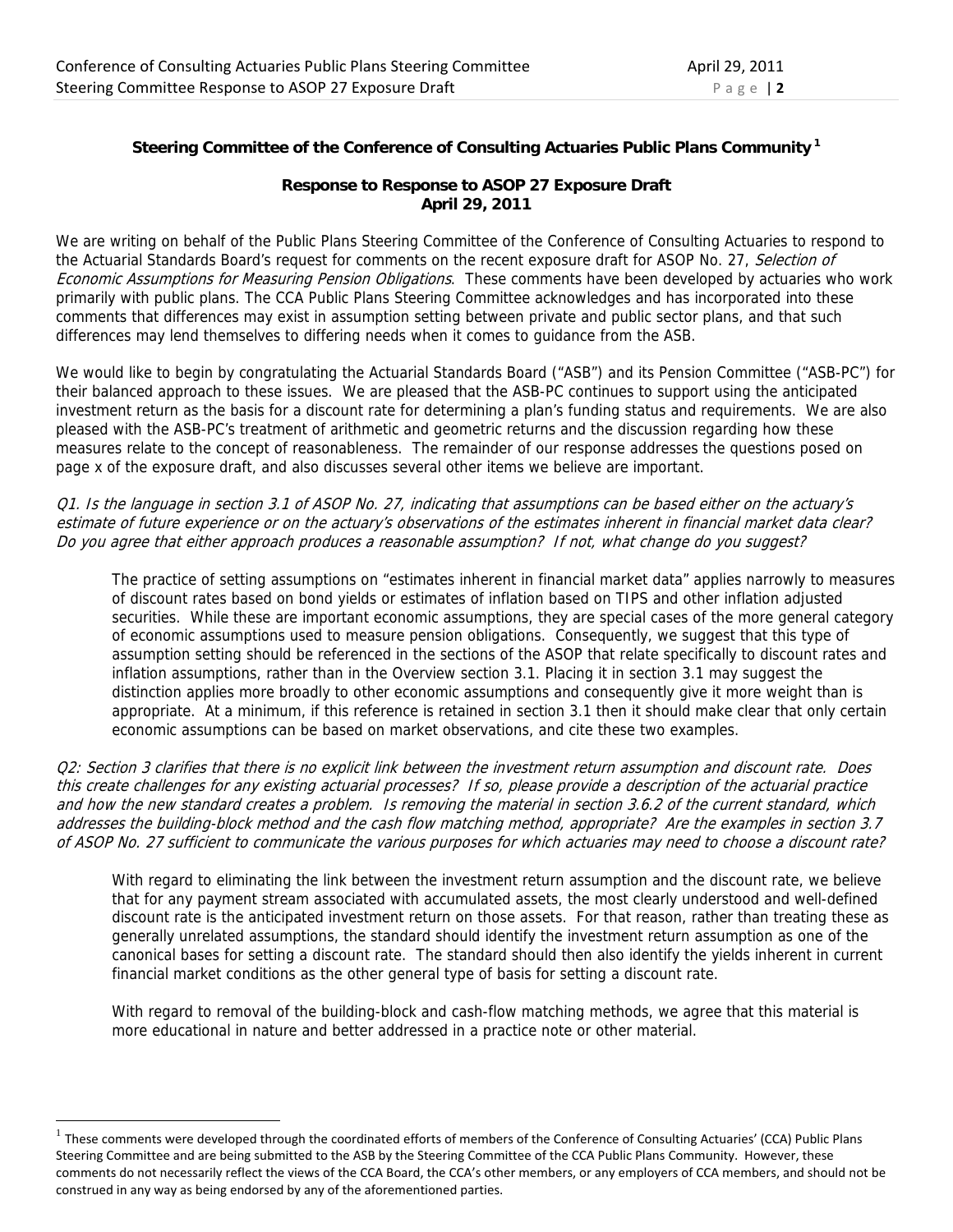With regard to the examples in section 3.7, consistent with our comment above, we suggest making clearer that the discount rate examples either anticipate investment earnings or reflect current market measurements. In particular, we suggest:

- Changing the heading for section 3.7(a) to "Contribution and Expense Measurement" on the grounds that both current and proposed accounting standards indicate that the anticipated investment return should be used to determine the pension expense for state and local governmental retirement plans, (as well as for multiemployer plans). Also, the last sentence should refer only to market measurements, since defeasance and settlements are special cases of market measurements.
- Moving section 3.7(b) "Defeasance or Settlement" into section 3.7(c) "Market Measurements" since the discount rates implicit in annuity prices are essentially market measures.
- Renumbering 3.7(c) as 3.7(b) and expanding it to include the following situations where market measurements are appropriate:
	- o For determining the present value of benefits on a defeasance or settlement basis, an actuary may use a discount rate implicit in annuity prices or other settlement options;
	- o For determining the present value of a payment stream that has been cash-flow matched by a particular portfolio of plan assets, the actuary may use a discount rate based on the expected return or yield implicit in the market price of those assets.
	- o The current text describes one type of market based discount rate, using a hypothetical bond portfolio that matches the payment stream being valued. Another example would be the yield curve implicit in current market conditions, without any reference to the benefit stream being valued.
- Renumbering 3.7(d) as 3.7(c) (or moving it back out to the main text) and titling it "Cost Studies" since it describes the more general process of determining the cost, (which is not necessarily a "price"), of plan amendments. The text should then just refer back to sections (a) or (b), depending on whether the purpose of the measurement is to determine a funding/accounting cost or a market-based cost.

### Q3: Do you agree that the reasonability standard is an appropriate way to set economic assumptions? If not, why not?

A3: Yes, the standard is clear and guides professional judgment on the part of the actuary.

### Q4: Do you agree that the guidance on arithmetic and geometric returns is appropriate? Should the consequences of the use of the geometric or arithmetic returns be disclosed?

A4: Yes, the guidance is appropriate. However, we believe it would be good to further emphasize that the arithmetic return continues to be reasonable and so allowable. Consequently, we suggest rephrasing the last sentence of section 3.6.3(j) to read: "The use of the arithmetic return is reasonable. In addition, the use of the geometric return, either by itself or in combination with the arithmetic return, is reasonable."

We also agree that additional education in this area would be beneficial. Discussion of the consequences of these alternatives might be more appropriate in supplemental educational material.

### Q5: Do you agree the guidance in section 3.6.3(d) regarding investment management is appropriate?

Yes.

### Q6: Is the guidance in section 3.15.6 on the use of expert advice clear and sufficient.

Yes, we recognize that actuarial advice or the selection of assumptions must reflect the actuary's professional judgment. However, we would broaden the language of 3.15.6 somewhat by substituting the phrase "expert views" for "expert advice." This reflects the fact that information can be obtained from experts without specifically obtaining their advice. We suggest a similar change be made in section 4.1.2.